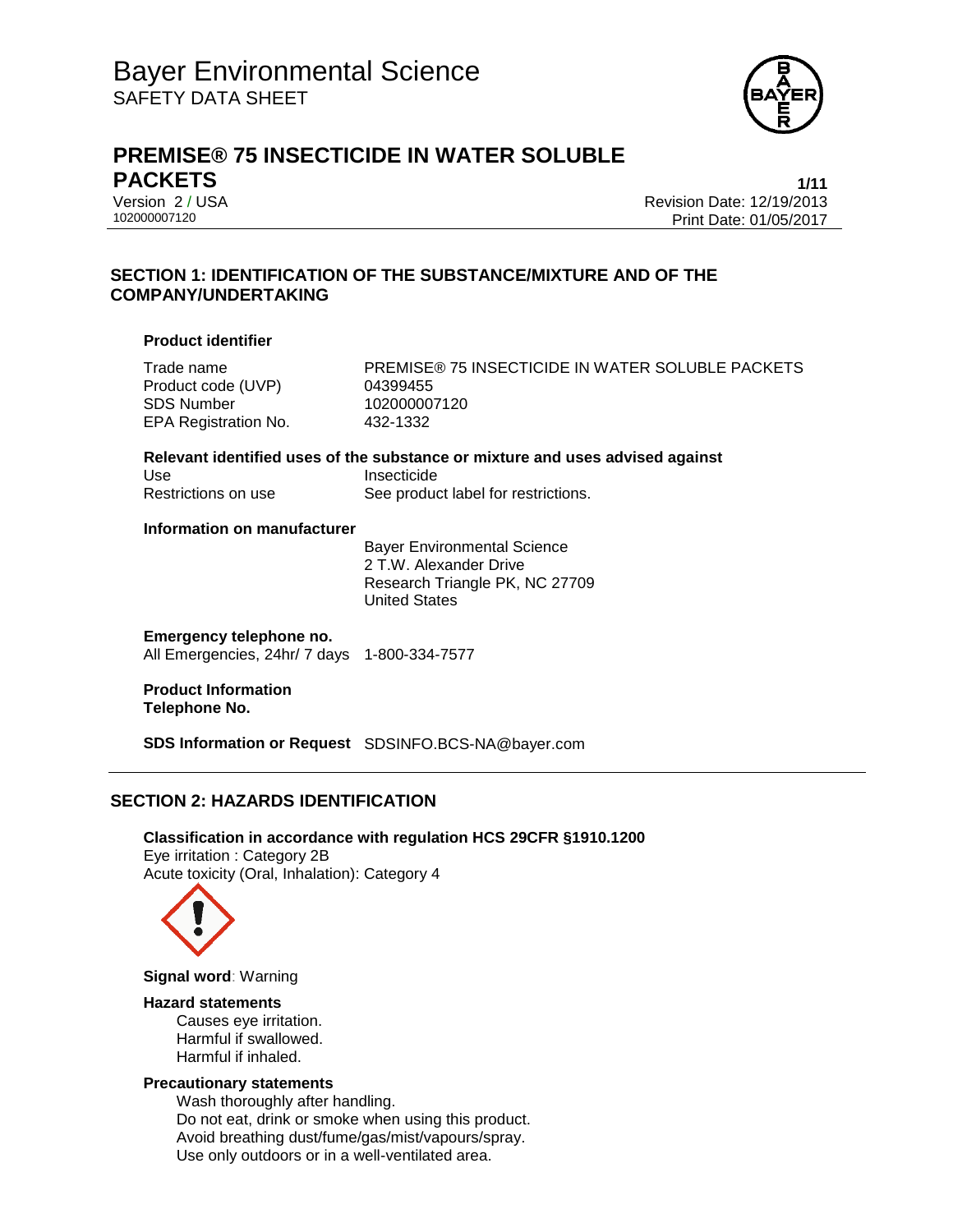

# **PREMISE® 75 INSECTICIDE IN WATER SOLUBLE PACKETS 2/11**

Version 2 / USA <br>10200007120<br>Print Date: 01/05/2017 Print Date: 01/05/2017

IF IN EYES: Rinse cautiously with water for several minutes. Remove contact lenses, if present and easy to do. Continue rinsing. If eye irritation persists: Get medical advice/attention. IF SWALLOWED: Call a POISON CENTER or doctor/physician if you feel unwell. Rinse mouth. IF INHALED: Remove victim to fresh air and keep at rest in a position comfortable for breathing. Call a POISON CENTER or doctor/ physician if you feel unwell. Dispose of contents/container in accordance with local regulation.

#### **Other hazards**

No other hazards known.

### **SECTION 3: COMPOSITION/INFORMATION ON INGREDIENTS**

|              | <b>Hazardous Component Name</b> |  |
|--------------|---------------------------------|--|
| Imidacloprid |                                 |  |

138261-41-3

**CAS-No. Average % by Weight** 138261-41-3 **CAS-No. Average % by Weight** 

### **SECTION 4: FIRST AID MEASURES**

| <b>Description of first aid measures</b>                    |                                                                                                                                                                                                                                                                                                           |  |
|-------------------------------------------------------------|-----------------------------------------------------------------------------------------------------------------------------------------------------------------------------------------------------------------------------------------------------------------------------------------------------------|--|
| <b>General advice</b>                                       | When possible, have the product container or label with you when<br>calling a poison control center or doctor or going for treatment.                                                                                                                                                                     |  |
| <b>Inhalation</b>                                           | Move to fresh air. If person is not breathing, call 911 or an<br>ambulance, then give artificial respiration, preferably mouth-to-mouth<br>if possible. Call a physician or poison control center immediately.                                                                                            |  |
| <b>Skin contact</b>                                         | Take off contaminated clothing and shoes immediately. Wash off<br>immediately with plenty of water for at least 15 minutes. Call a<br>physician or poison control center immediately.                                                                                                                     |  |
| Eye contact                                                 | Hold eye open and rinse slowly and gently with water for 15-20<br>minutes. Remove contact lenses, if present, after the first 5 minutes,<br>then continue rinsing eye. Call a physician or poison control center<br>immediately.                                                                          |  |
| Ingestion                                                   | Call a physician or poison control center immediately. Rinse out<br>mouth and give water in small sips to drink. DO NOT induce<br>vomiting unless directed to do so by a physician or poison control<br>center. Never give anything by mouth to an unconscious person. Do<br>not leave victim unattended. |  |
| Most important symptoms and effects, both acute and delayed |                                                                                                                                                                                                                                                                                                           |  |
| <b>Symptoms</b>                                             | To date no symptoms are known.                                                                                                                                                                                                                                                                            |  |

**Indication of any immediate medical attention and special treatment needed**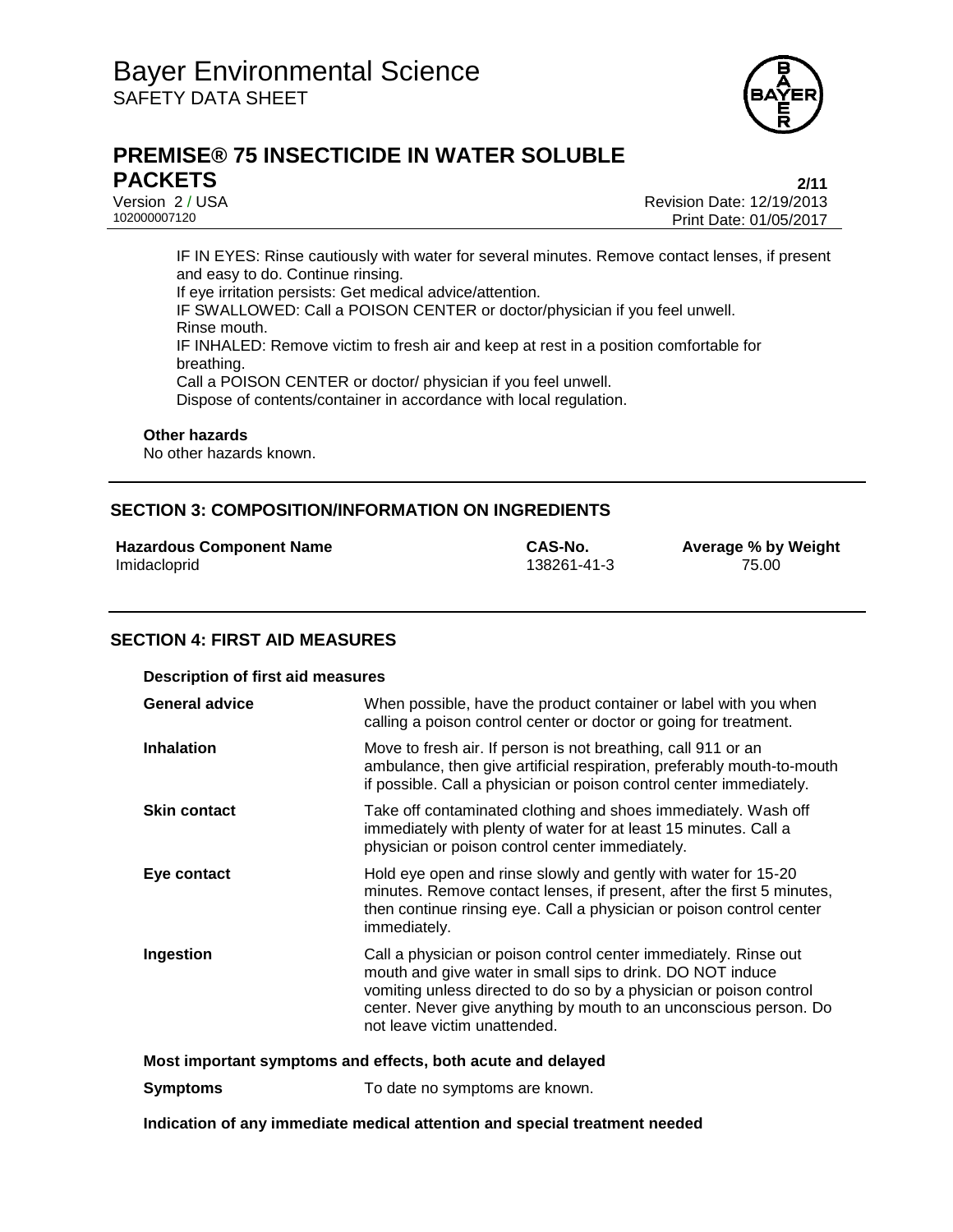

# **PREMISE® 75 INSECTICIDE IN WATER SOLUBLE PACKETS** 3/11

Version 2 / USA <br>10200007120<br>Print Date: 01/05/2017 Print Date: 01/05/2017

**Treatment** Appropriate supportive and symptomatic treatment as indicated by the patient's condition is recommended. There is no specific antidote.

### **SECTION 5: FIREFIGHTING MEASURES**

| <b>Extinguishing media</b>                               |                                                                                                                                                                                              |
|----------------------------------------------------------|----------------------------------------------------------------------------------------------------------------------------------------------------------------------------------------------|
| <b>Suitable</b>                                          | Water, Carbon dioxide (CO2), Foam, Dry chemical                                                                                                                                              |
| Unsuitable                                               | None known.                                                                                                                                                                                  |
|                                                          |                                                                                                                                                                                              |
| <b>Advice for firefighters</b>                           |                                                                                                                                                                                              |
| <b>Special protective</b><br>equipment for fire-fighters | Firefighters should wear NIOSH approved self-contained breathing<br>apparatus and full protective clothing.                                                                                  |
| <b>Further information</b>                               | Keep out of smoke. Fight fire from upwind position. Cool closed<br>containers exposed to fire with water spray. Do not allow run-off<br>from fire fighting to enter drains or water courses. |
| <b>Flash point</b>                                       | not applicable                                                                                                                                                                               |
| <b>Autoignition temperature</b>                          | no data available                                                                                                                                                                            |
| Lower explosion limit                                    | not applicable                                                                                                                                                                               |
| <b>Upper explosion limit</b>                             | not applicable                                                                                                                                                                               |
| <b>Explosivity</b>                                       | no data available                                                                                                                                                                            |
| <b>Dust explosion class</b>                              | no data available                                                                                                                                                                            |

### **SECTION 6: ACCIDENTAL RELEASE MEASURES**

### **Personal precautions, protective equipment and emergency procedures**

| <b>Precautions</b>                                    | Keep unauthorized people away. Isolate hazard area. Avoid contact<br>with spilled product or contaminated surfaces.                                                                               |
|-------------------------------------------------------|---------------------------------------------------------------------------------------------------------------------------------------------------------------------------------------------------|
| Methods and materials for containment and cleaning up |                                                                                                                                                                                                   |
| <b>Methods for cleaning up</b>                        | Avoid dust formation. Sweep up or vacuum up spillage and collect in<br>suitable container for disposal. Clean contaminated floors and objects<br>thoroughly, observing environmental regulations. |
| <b>Additional advice</b>                              | Use personal protective equipment.                                                                                                                                                                |
| Reference to other sections                           | Information regarding safe handling, see section 7.<br>Information regarding personal protective equipment, see section 8.                                                                        |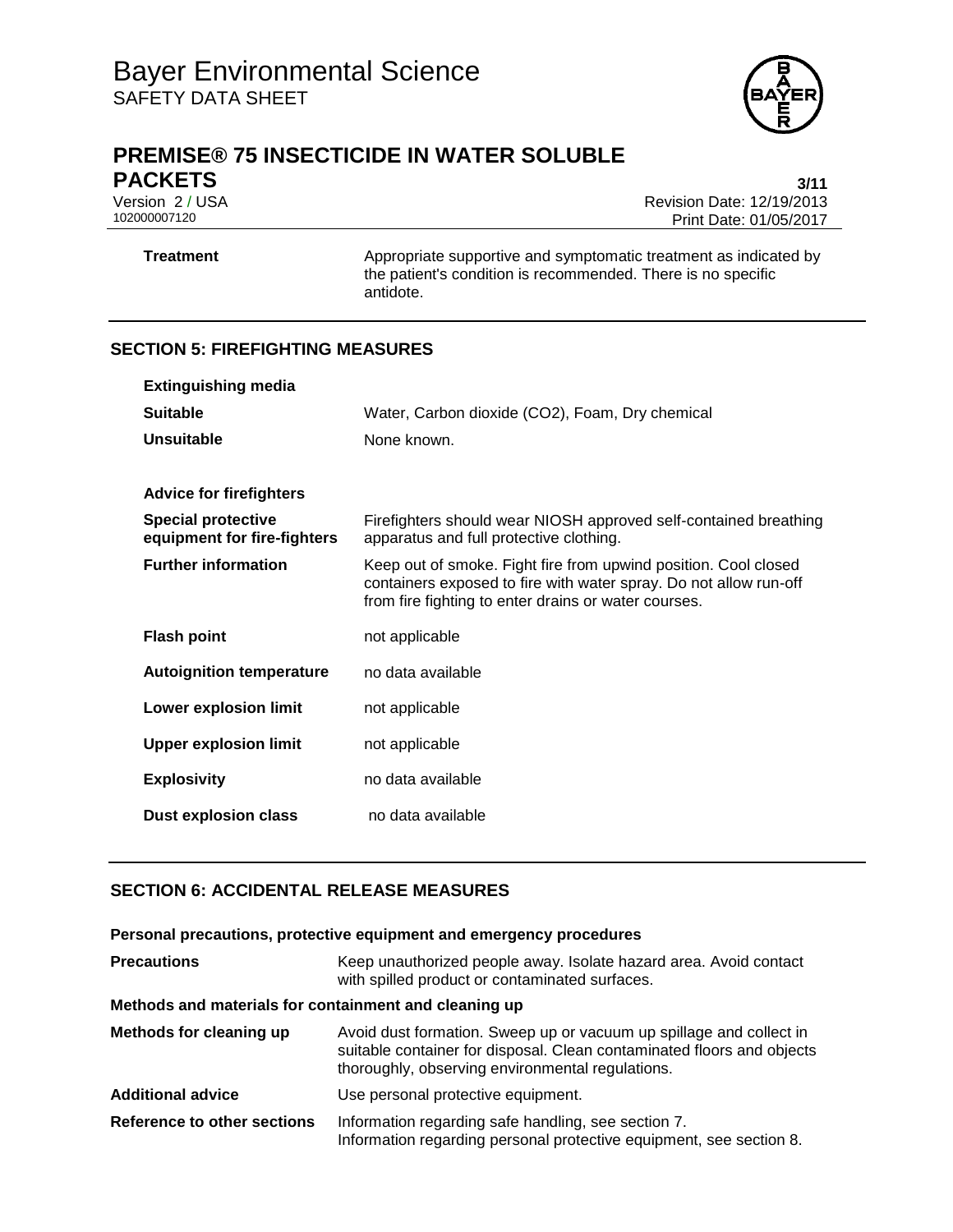

# **PREMISE® 75 INSECTICIDE IN WATER SOLUBLE PACKETS 4/11**

Version 2 / USA <br>10200007120<br>Print Date: 01/05/2017 Print Date: 01/05/2017

Information regarding waste disposal, see section 13.

### **SECTION 7: HANDLING AND STORAGE**

| <b>Precautions for safe handling</b>                         |                                                                                                                                                                                                                                                                                                                                                                                                                                                                                                                                                                                                  |  |
|--------------------------------------------------------------|--------------------------------------------------------------------------------------------------------------------------------------------------------------------------------------------------------------------------------------------------------------------------------------------------------------------------------------------------------------------------------------------------------------------------------------------------------------------------------------------------------------------------------------------------------------------------------------------------|--|
| Advice on safe handling                                      | Handle and open container in a manner as to prevent spillage. Use<br>only in area provided with appropriate exhaust ventilation.                                                                                                                                                                                                                                                                                                                                                                                                                                                                 |  |
| <b>Hygiene measures</b>                                      | Wash hands thoroughly with soap and water after handling and<br>before eating, drinking, chewing gum, using tobacco, using the toilet<br>or applying cosmetics.<br>Remove Personal Protective Equipment (PPE) immediately after<br>handling this product. Before removing gloves clean them with soap<br>and water. Remove soiled clothing immediately and clean<br>thoroughly before using again. Wash thoroughly and put on clean<br>clothing.<br>Contaminated work clothing should not be allowed out of the<br>workplace. Remove contaminated clothing immediately and dispose<br>of safely. |  |
| Conditions for safe storage, including any incompatibilities |                                                                                                                                                                                                                                                                                                                                                                                                                                                                                                                                                                                                  |  |
| <b>Requirements for storage</b><br>areas and containers      | Store in a cool, dry place and in such a manner as to prevent cross<br>contamination with other crop protection products, fertilizers, food,<br>and feed. Store in original container and out of the reach of children,<br>preferably in a locked storage area.                                                                                                                                                                                                                                                                                                                                  |  |

### **SECTION 8: EXPOSURE CONTROLS/PERSONAL PROTECTION**

### **Control parameters**

| Components                                          | CAS-No.     | Control parameters             | Update  | <b>Basis</b>  |
|-----------------------------------------------------|-------------|--------------------------------|---------|---------------|
| Imidacloprid                                        | 138261-41-3 | $0.7$ mg/m $3$<br>(TWA)        |         | OES BCS*      |
| Imidacloprid                                        | 138261-41-3 | $5 \text{ ug/m}$ 3<br>(AN ESL) | 07 2011 | <b>TX ESL</b> |
| Imidacloprid                                        | 138261-41-3 | 50 ug/m3<br>(ST ESL)           | 07 2011 | <b>TX ESL</b> |
| Sodium aluminium silicate<br>(Respirable fraction.) | 1344-00-9   | 1 mg/m $3$<br>(TWA)            | 02 2012 | <b>ACGIH</b>  |
| Sodium aluminium silicate<br>(Particulate.)         | 1344-00-9   | $5 \text{ ug/m}$ 3<br>(AN ESL) | 02 2013 | <b>TX ESL</b> |
| Sodium aluminium silicate<br>(Particulate.)         | 1344-00-9   | 50 ug/m3<br>(ST ESL)           | 02 2013 | <b>TX ESL</b> |

\*OES BCS: Internal Bayer CropScience "Occupational Exposure Standard"

### **Exposure controls**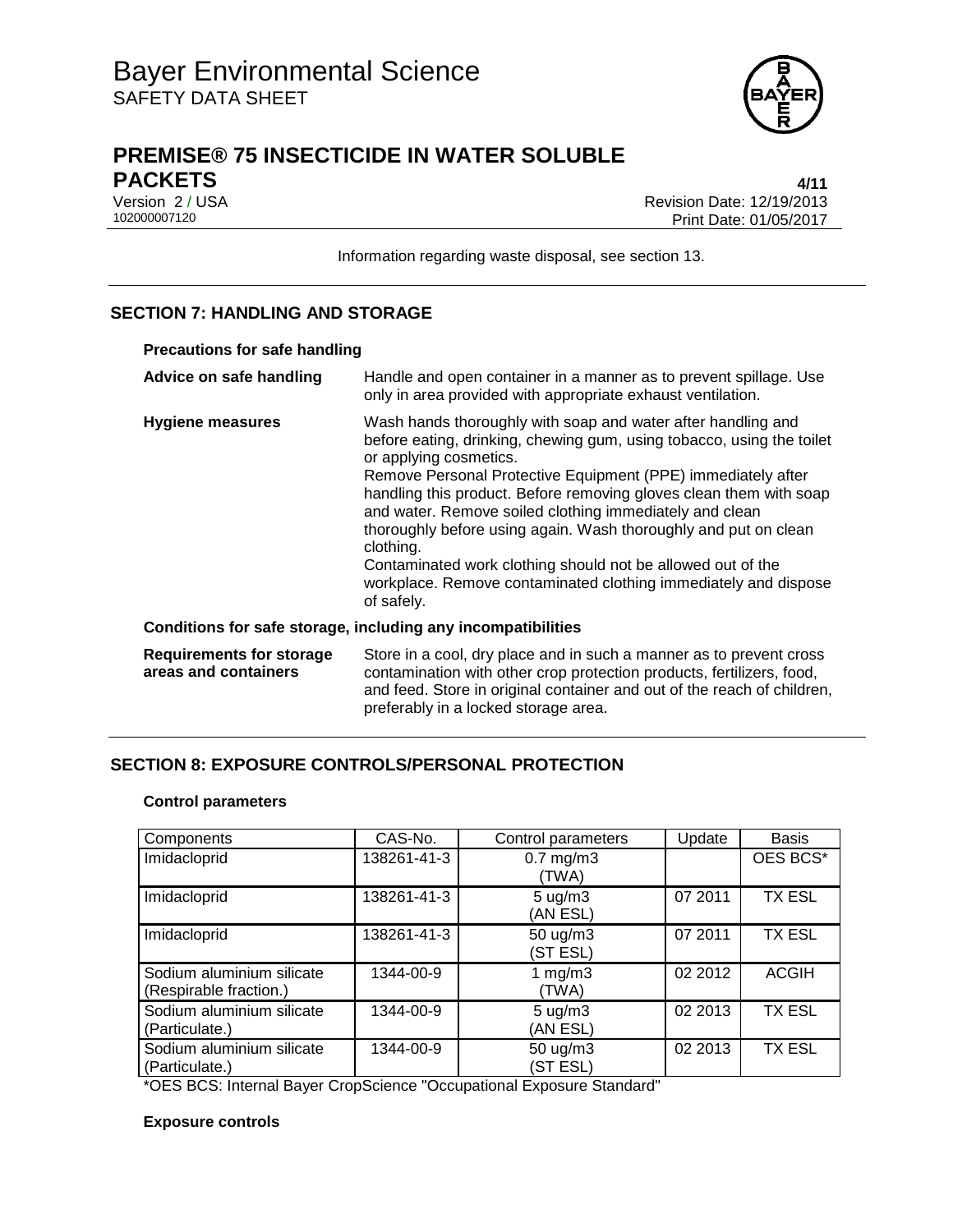

# **PREMISE® 75 INSECTICIDE IN WATER SOLUBLE PACKETS** 5/11<br>Version 2 / USA 6-12 12/19/2013

Version 2 / USA <br>10200007120<br>Print Date: 01/05/2017 Print Date: 01/05/2017

### **Personal protective equipment**

In normal use and handling conditions please refer to the label and/or leaflet. In all other cases the following recommendations would apply.

| <b>Respiratory protection</b>         | When respirators are required, select NIOSH approved equipment<br>based on actual or potential airborne concentrations and in<br>accordance with the appropriate regulatory standards and/or<br>industry recommendations. |
|---------------------------------------|---------------------------------------------------------------------------------------------------------------------------------------------------------------------------------------------------------------------------|
| <b>Hand protection</b>                | Chemical resistant nitrile rubber gloves                                                                                                                                                                                  |
| Eye protection                        | Tightly fitting safety goggles                                                                                                                                                                                            |
| Skin and body protection              | Wear long-sleeved shirt and long pants and shoes plus socks.                                                                                                                                                              |
| <b>General protective</b><br>measures | Follow manufacturer's instructions for cleaning/maintaining PPE. If<br>no such instructions for washables, use detergent and warm/tepid<br>water.<br>Keep and wash PPE separately from other laundry.                     |

### **SECTION 9. PHYSICAL AND CHEMICAL PROPERTIES**

| Appearance                      | white to light beige                        |
|---------------------------------|---------------------------------------------|
| <b>Physical State</b>           | powder                                      |
| Odor                            | none                                        |
| <b>Odour Threshold</b>          | no data available                           |
| рH                              | 7 (1 %) suspension in water                 |
| <b>Vapor Pressure</b>           | no data available                           |
| Vapor Density (Air = 1)         | no data available                           |
| <b>Bulk density</b>             | 30 lb/ft <sup>3</sup> (bulk density tapped) |
| <b>Evapouration rate</b>        | not applicable                              |
| <b>Boiling Point</b>            | not applicable                              |
| <b>Melting / Freezing Point</b> | not applicable                              |
| <b>Water solubility</b>         | dispersible                                 |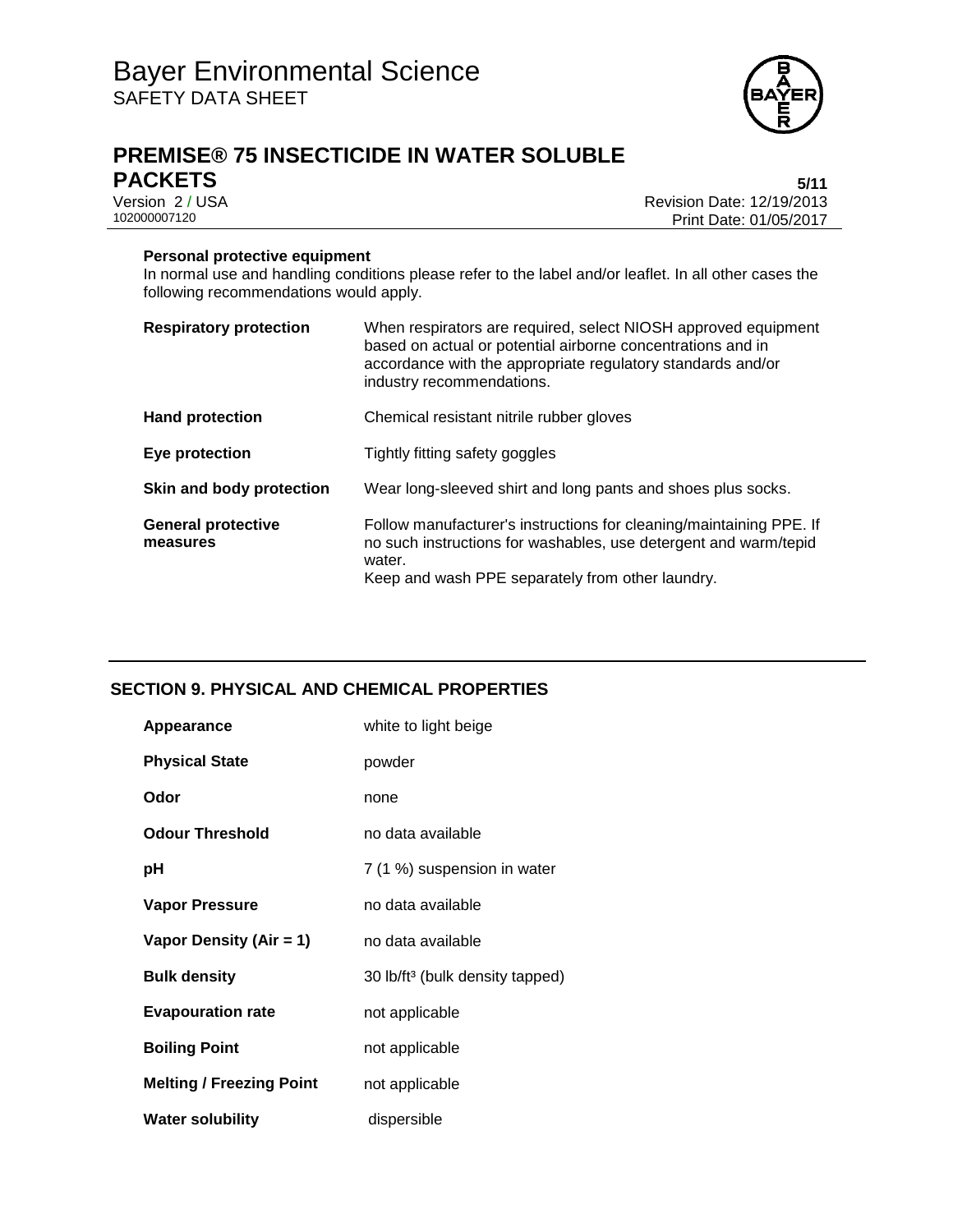

# **PREMISE® 75 INSECTICIDE IN WATER SOLUBLE PACKETS** 6/11<br>Version 2 / USA 6/11<br>Revision Date: 12/19/2013

Version 2 / USA <br>10200007120<br>Print Date: 01/05/2017 Print Date: 01/05/2017

| Minimum Ignition Energy                           | no data available |
|---------------------------------------------------|-------------------|
| <b>Decomposition</b><br>temperature               | no data available |
| <b>Partition coefficient: n-</b><br>octanol/water | no data available |
| Viscosity                                         | not applicable    |
| <b>Flash point</b>                                | not applicable    |
| <b>Autoignition temperature</b>                   | no data available |
| <b>Lower explosion limit</b>                      | not applicable    |
| <b>Upper explosion limit</b>                      | not applicable    |
| <b>Explosivity</b>                                | no data available |
| Dust explosion class                              | no data available |

### **SECTION 10: STABILITY AND REACTIVITY**

| <b>Reactivity</b><br><b>Thermal decomposition</b> | no data available                                                                                          |
|---------------------------------------------------|------------------------------------------------------------------------------------------------------------|
| <b>Chemical stability</b>                         | Stable under recommended storage conditions.                                                               |
| Possibility of hazardous<br>reactions             | No hazardous reactions when stored and handled according to<br>prescribed instructions.                    |
| <b>Conditions to avoid</b>                        | no data available                                                                                          |
| Incompatible materials                            | no data available                                                                                          |
| <b>Hazardous decomposition</b><br>products        | Hydrogen cyanide (hydrocyanic acid)<br>Carbon monoxide<br>Nitrogen oxides (NOx)<br>Hydrogen chloride (HCl) |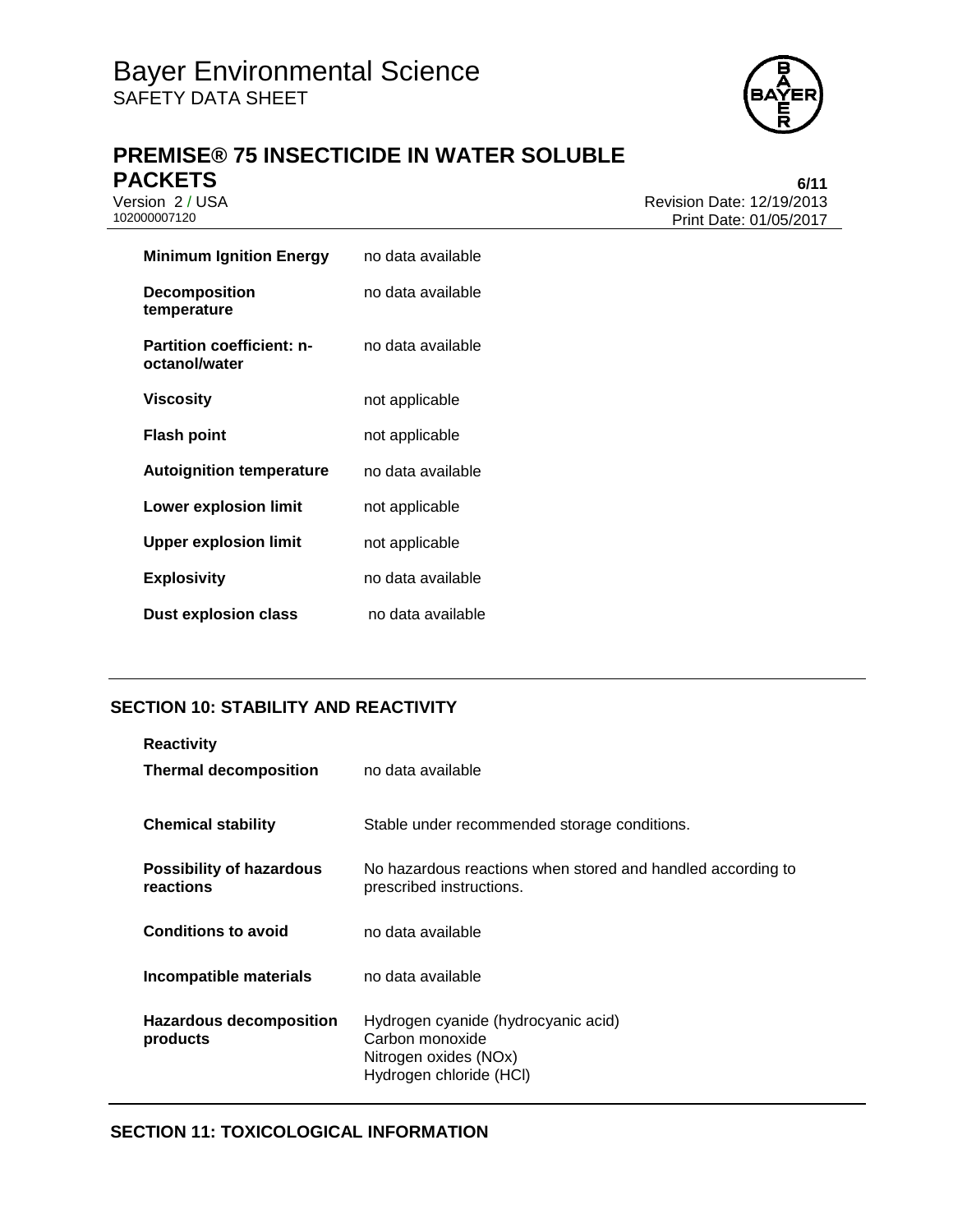

# **PREMISE® 75 INSECTICIDE IN WATER SOLUBLE PACKETS** 7/11<br>Version 2 / USA 7/15

Version 2 / USA <br>10200007120<br>Print Date: 01/05/2017 Print Date: 01/05/2017

| <b>Exposure routes</b>               | Ingestion, Eye contact, Skin contact, Skin Absorption, Inhalation                                                                              |
|--------------------------------------|------------------------------------------------------------------------------------------------------------------------------------------------|
| <b>Immediate Effects</b><br>Eye      | Causes eye irritation.                                                                                                                         |
| <b>Skin</b>                          | Harmful if absorbed through skin.                                                                                                              |
| Ingestion                            | Harmful if swallowed.                                                                                                                          |
| <b>Inhalation</b>                    | Harmful if inhaled.                                                                                                                            |
| Information on toxicological effects |                                                                                                                                                |
| <b>Acute oral toxicity</b>           | LD50 (male rat) 2,591 mg/kg                                                                                                                    |
|                                      | LD50 (female rat) 1,858 mg/kg                                                                                                                  |
| <b>Acute inhalation toxicity</b>     | LC50 (male rat) 2.65 mg/l<br>Exposure time: 4 h<br>Determined in the form of liquid aerosol.<br>(actual)                                       |
|                                      | LC50 (female rat) 2.75 mg/l<br>Exposure time: 4 h<br>Determined in the form of liquid aerosol.<br>(actual)                                     |
|                                      | LC50 (male rat) $10.6$ mg/l<br>Exposure time: 1 h<br>Determined in the form of liquid aerosol.<br>Extrapolated from the 4 hr LC50.<br>(actual) |
|                                      | LC50 (female rat) 11.0 mg/l<br>Exposure time: 1 h<br>Determined in the form of liquid aerosol.<br>Extrapolated from the 4 hr LC50.<br>(actual) |
| <b>Acute dermal toxicity</b>         | LD50 (male/female combined rat) $>$ 2,000 mg/kg                                                                                                |
| <b>Skin irritation</b>               | Slight irritation (rabbit)                                                                                                                     |
| <b>Eye irritation</b>                | Minimally irritating. (rabbit)                                                                                                                 |
| <b>Sensitisation</b>                 | Non-sensitizing. (guinea pig)                                                                                                                  |

### **Assessment repeated dose toxicity**

Imidacloprid did not cause specific target organ toxicity in experimental animal studies.

### **Assessment Mutagenicity**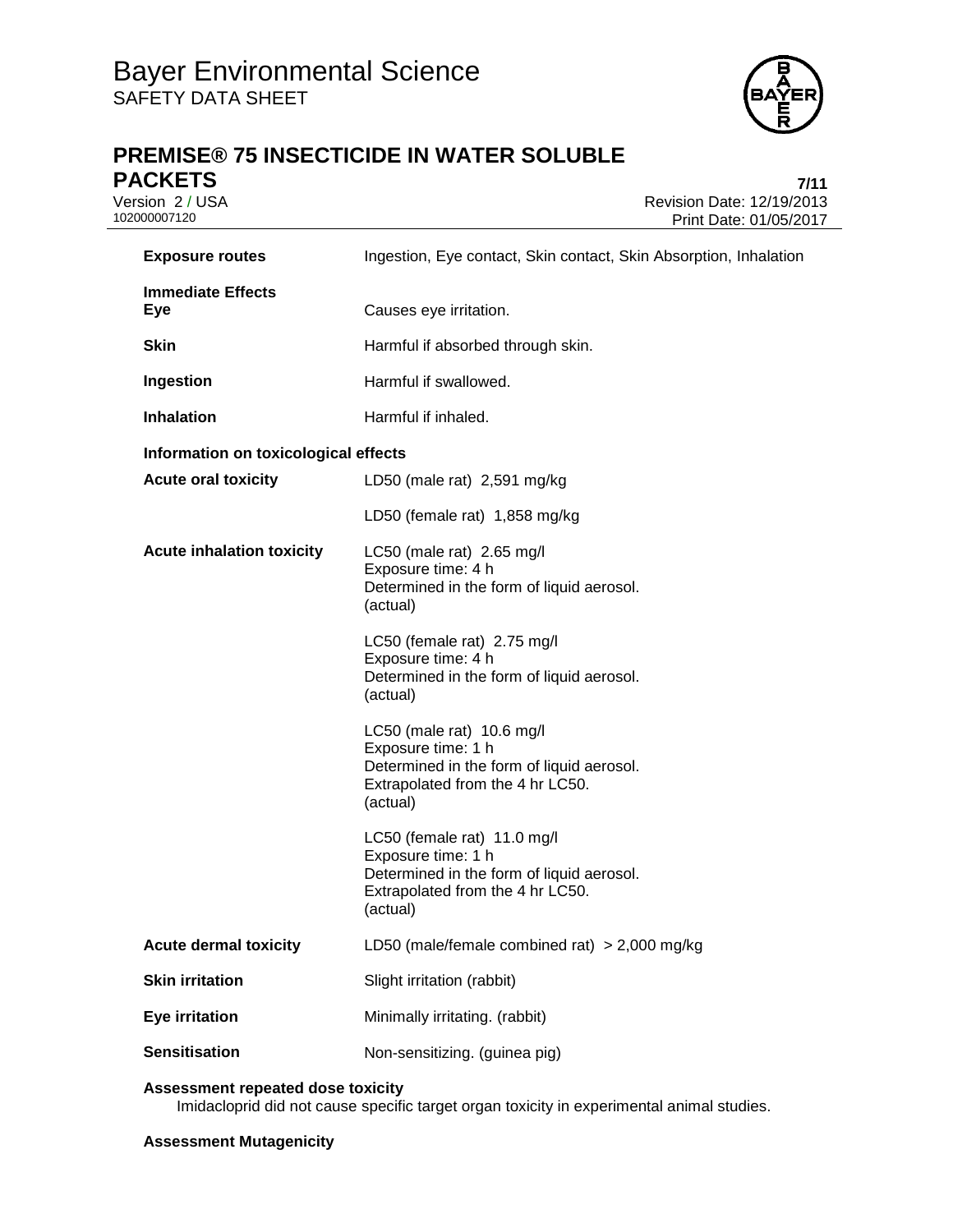

# **PREMISE® 75 INSECTICIDE IN WATER SOLUBLE PACKETS** 8/11

Version 2 / USA<br>10200007120<br>102000007120 Revision Date: 01/05/2017 Print Date: 01/05/2017

Imidacloprid was not mutagenic or genotoxic based on the overall weight of evidence in a battery of in vitro and in vivo tests.

### **Assessment Carcinogenicity**

Imidacloprid was not carcinogenic in lifetime feeding studies in rats and mice.

#### **ACGIH**

None.

**NTP**

None.

**IARC**

None.

### **OSHA**

None.

#### **Assessment toxicity to reproduction**

Imidacloprid caused reproduction toxicity in a two-generation study in rats only at dose levels also toxic to the parent animals. The reproduction toxicity seen with Imidacloprid is related to parental toxicity.

### **Assessment developmental toxicity**

Imidacloprid caused developmental toxicity only at dose levels toxic to the dams. The developmental effects seen with Imidacloprid are related to maternal toxicity.

### **Further information**

Only acute toxicity studies have been performed on the formulated product. The non-acute information pertains to the active ingredient(s).

### **SECTION 12: ECOLOGICAL INFORMATION**

| <b>Toxicity to fish</b>                     | LC50 (Rainbow trout (Oncorhynchus mykiss)) 211 mg/l<br>Exposure time: 96 h<br>The value mentioned relates to the active ingredient imidacloprid.       |
|---------------------------------------------|--------------------------------------------------------------------------------------------------------------------------------------------------------|
| <b>Toxicity to aquatic</b><br>invertebrates | EC50 (Water flea (Daphnia magna)) 85 mg/l<br>Exposure time: 48 h<br>The value mentioned relates to the active ingredient imidacloprid.                 |
|                                             | LC50 (Chironomus riparius (non-biting midge)) 0.0552 mg/l<br>Exposure time: 24 h<br>The value mentioned relates to the active ingredient imidacloprid. |
| <b>Toxicity to aquatic plants</b>           | $EC50$ (Desmodesmus subspicatus) > 10 mg/l<br>Growth rate; Exposure time: 72 h<br>The value mentioned relates to the active ingredient imidacloprid.   |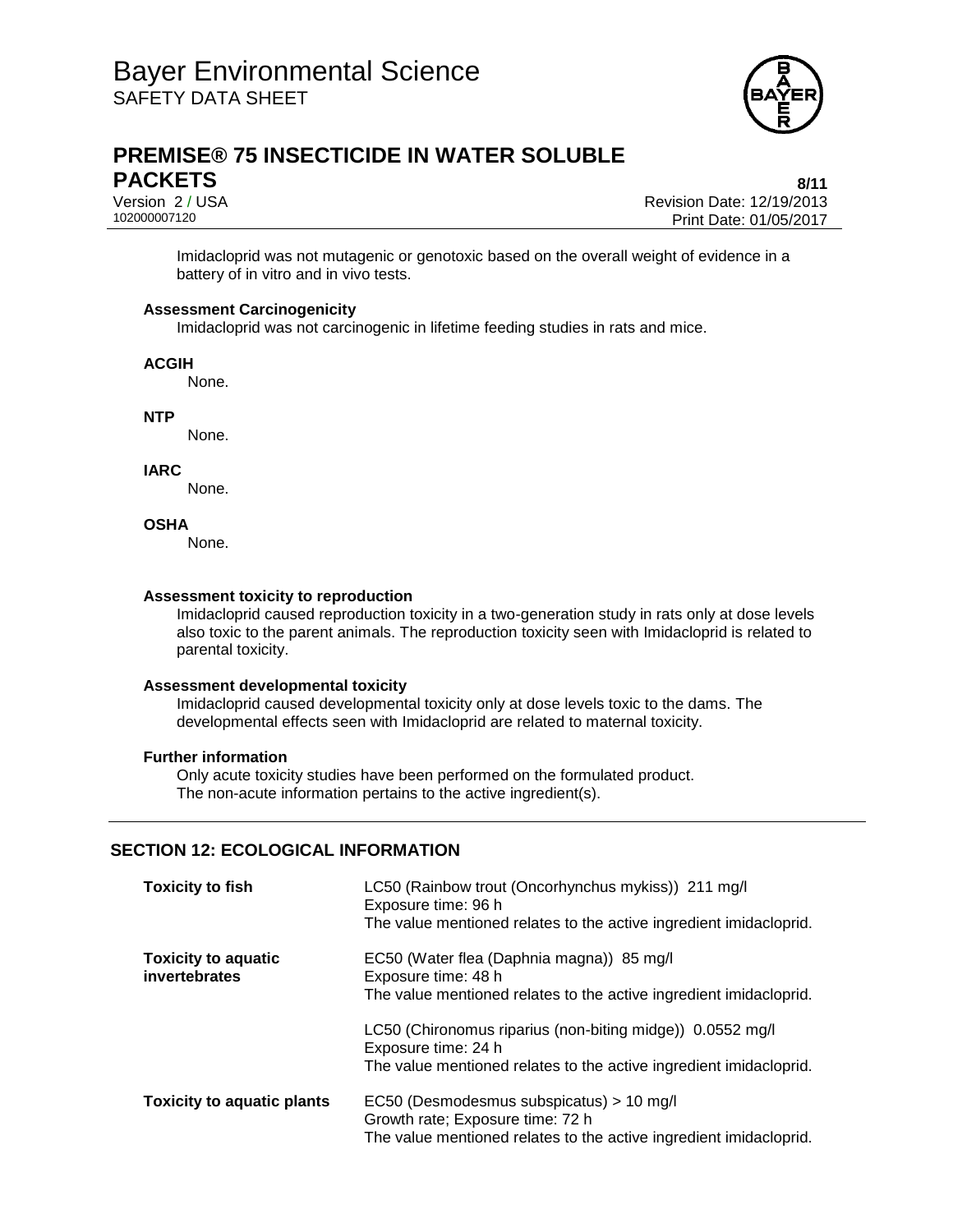

# **PREMISE® 75 INSECTICIDE IN WATER SOLUBLE PACKETS** 9/11<br>Version 2 / USA 9/15

Version 2 / USA <br>102000007120<br>Print Date: 01/05/2017 Print Date: 01/05/2017

| <b>Biodegradability</b>                           | Imidacloprid: not rapidly biodegradable                                                                                                                                                                                                                                                                                                                                                                                                                      |  |  |
|---------------------------------------------------|--------------------------------------------------------------------------------------------------------------------------------------------------------------------------------------------------------------------------------------------------------------------------------------------------------------------------------------------------------------------------------------------------------------------------------------------------------------|--|--|
| Koc                                               | Imidacloprid: Koc:225                                                                                                                                                                                                                                                                                                                                                                                                                                        |  |  |
| <b>Bioaccumulation</b><br><b>Mobility in soil</b> | Imidacloprid:<br>Does not bioaccumulate.<br>Imidacloprid: Moderately mobile in soils                                                                                                                                                                                                                                                                                                                                                                         |  |  |
| <b>Environmental precautions</b>                  | Do not apply directly to water, to areas where surface water is<br>present or to intertidal areas below the mean high water mark.<br>Do not contaminate surface or ground water by cleaning equipment<br>or disposal of wastes, including equipment wash water.<br>Do not allow to get into surface water, drains and ground water.<br>Do not apply this product or allow it to drift to blooming crops or<br>weeds if bees are visiting the treatment area. |  |  |

### **SECTION 13: DISPOSAL CONSIDERATIONS**

| Waste treatment methods       |                                                                                                                                                                                                                                                                                                                                                                                                           |
|-------------------------------|-----------------------------------------------------------------------------------------------------------------------------------------------------------------------------------------------------------------------------------------------------------------------------------------------------------------------------------------------------------------------------------------------------------|
| <b>Product</b>                | Do not contaminate water, food, or feed by disposal.<br>Improper disposal of excess pesticide, spray mixture, or rinsate is a<br>violation of Federal Law.<br>If these wastes cannot be disposed of by use according to label<br>instructions, contact your State Pesticide or Environmental Control<br>Agency, or the Hazardous Waste representative at the nearest EPA<br>Regional Office for guidance. |
| <b>Contaminated packaging</b> | Follow advice on product label and/or leaflet.<br>Do not re-use empty containers.                                                                                                                                                                                                                                                                                                                         |
| <b>RCRA</b> Information       | Characterization and proper disposal of this material as a special or<br>hazardous waste is dependent upon Federal, State and local laws<br>and are the user's responsibility. RCRA classification may apply.                                                                                                                                                                                             |

### **SECTION 14: TRANSPORT INFORMATION**

| 49CFR            | Not dangerous goods / not hazardous material |  |
|------------------|----------------------------------------------|--|
| <b>IMDG</b>      |                                              |  |
| UN number        | 3077                                         |  |
| Class            | 9                                            |  |
| Packaging group  | Ш                                            |  |
| Marine pollutant | YES                                          |  |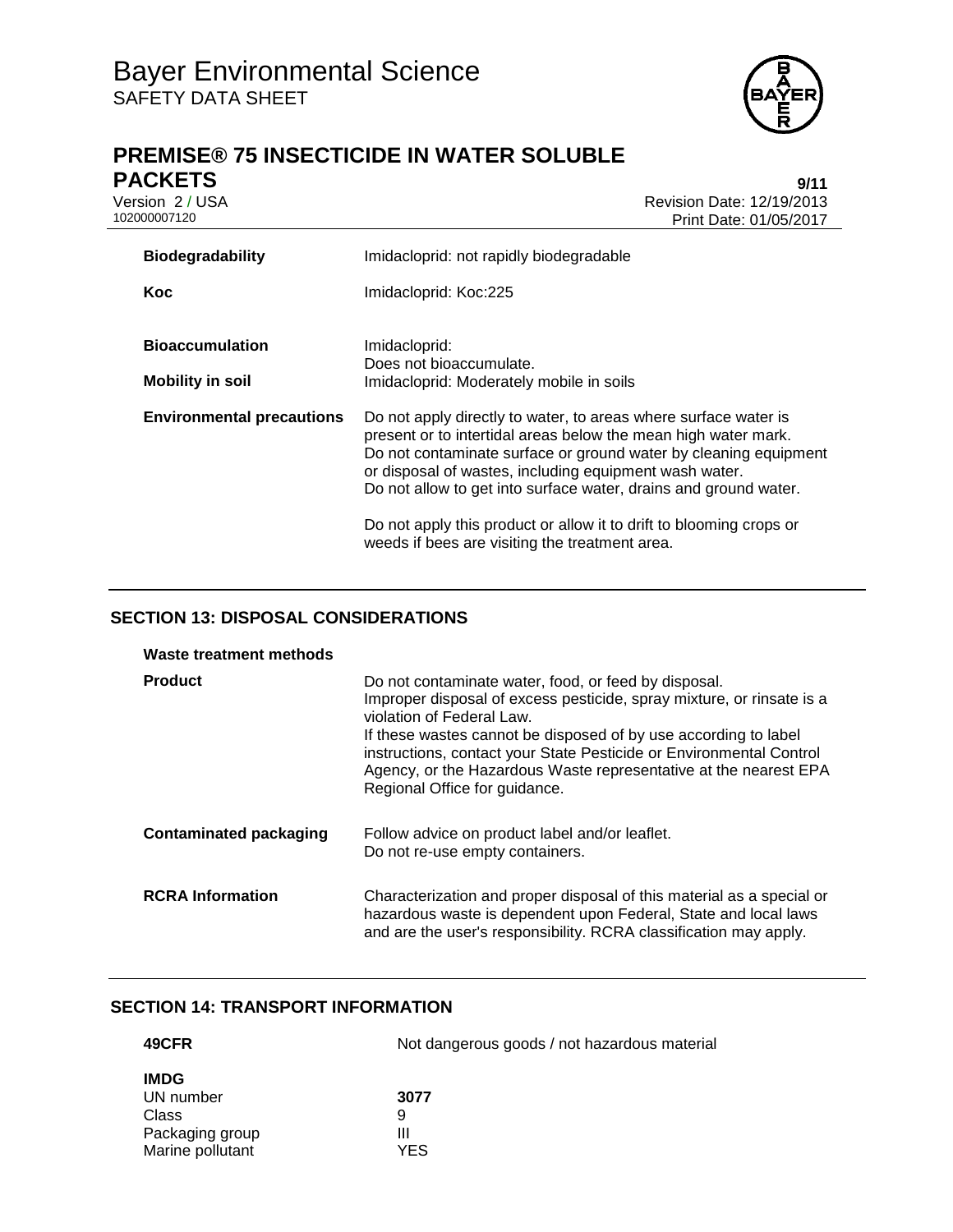

# **PREMISE® 75 INSECTICIDE IN WATER SOLUBLE PACKETS 10/11**

Version 2 / USA<br>10200007120<br>102000007120 Revision Date: 01/05/2017 Print Date: 01/05/2017

Proper shipping name ENVIRONMENTALLY HAZARDOUS SUBSTANCE, SOLID, N.O.S. (IMIDACLOPRID MIXTURE) **IATA** UN number **3077** Class 9 Packaging group III Environm. Hazardous Mark YES Proper shipping name ENVIRONMENTALLY HAZARDOUS SUBSTANCE, SOLID, N.O.S. (IMIDACLOPRID MIXTURE )

This transportation information is not intended to convey all specific regulatory information relating to this product. It does not address regulatory variations due to package size or special transportation requirements.

Freight Classification: INSECTICIDES OR FUNGICIDES, N.O.I., OTHER THAN POISON

### **SECTION 15: REGULATORY INFORMATION**

**EPA Registration No.** 432-1332 **US Federal Regulations TSCA list** None. **US. Toxic Substances Control Act (TSCA) Section 12(b) Export Notification (40 CFR 707, Subpt D)** None. **SARA Title III - Section 302 - Notification and Information** None. **SARA Title III - Section 313 - Toxic Chemical Release Reporting** None. **US States Regulatory Reporting CA Prop65** This product does not contain any substances known to the State of California to cause cancer. This product does not contain any substances known to the State of California to cause reproductive harm. **US State Right-To-Know Ingredients** None. **Canadian Regulations Canadian Domestic Substance List** None. **Environmental CERCLA** None.